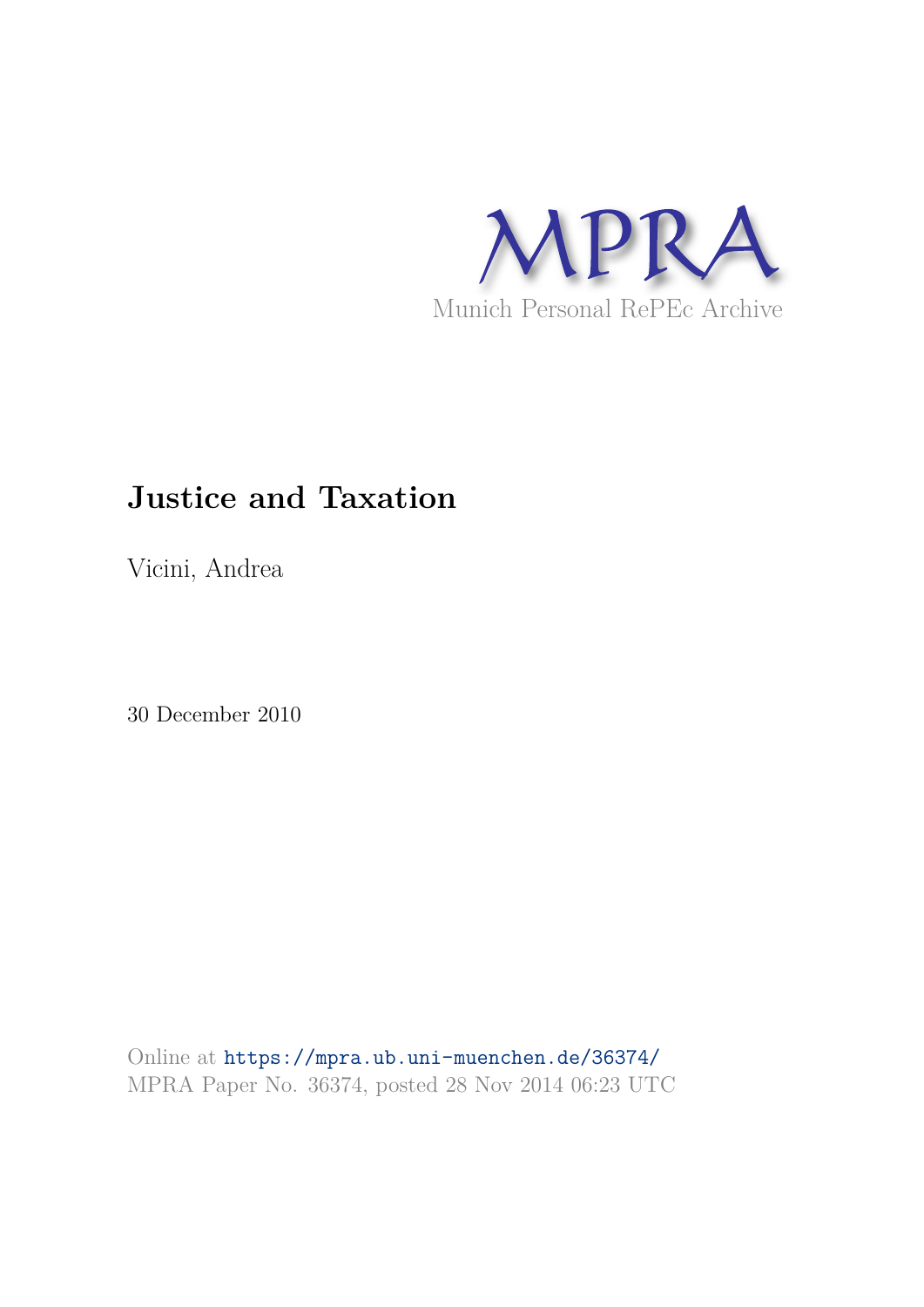**SMC Open Essay Contest** 

*Justice and taxation:* 

## *A Reconsideration of the social contract*

### *between State and Citizens*

*By Andrea Vicini* 

*SMC Student*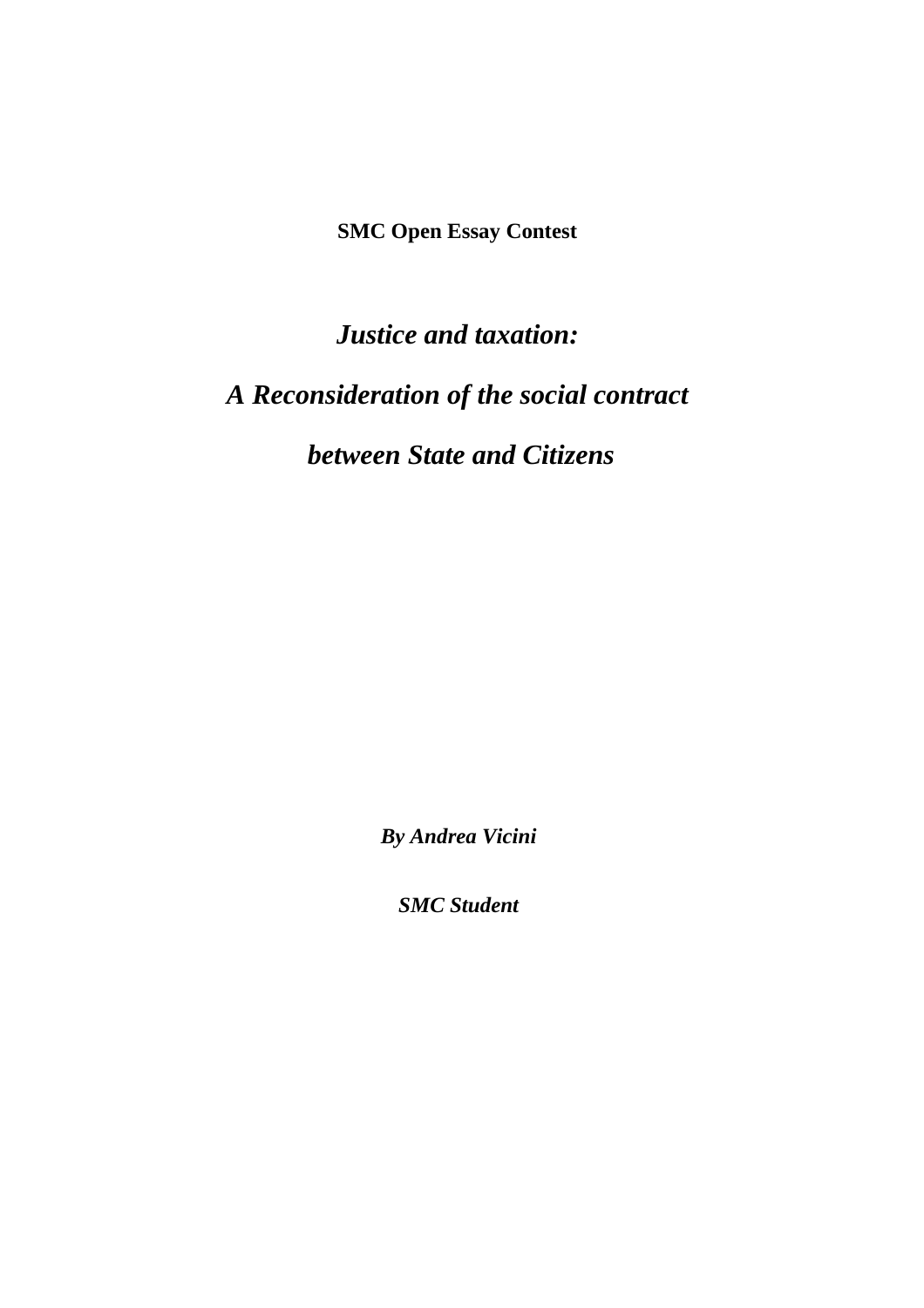*Index*

- *1. Introduction*
- *2. Definition and characteristics*
- *3. The advantages*
- *4. Proposal and conclusion*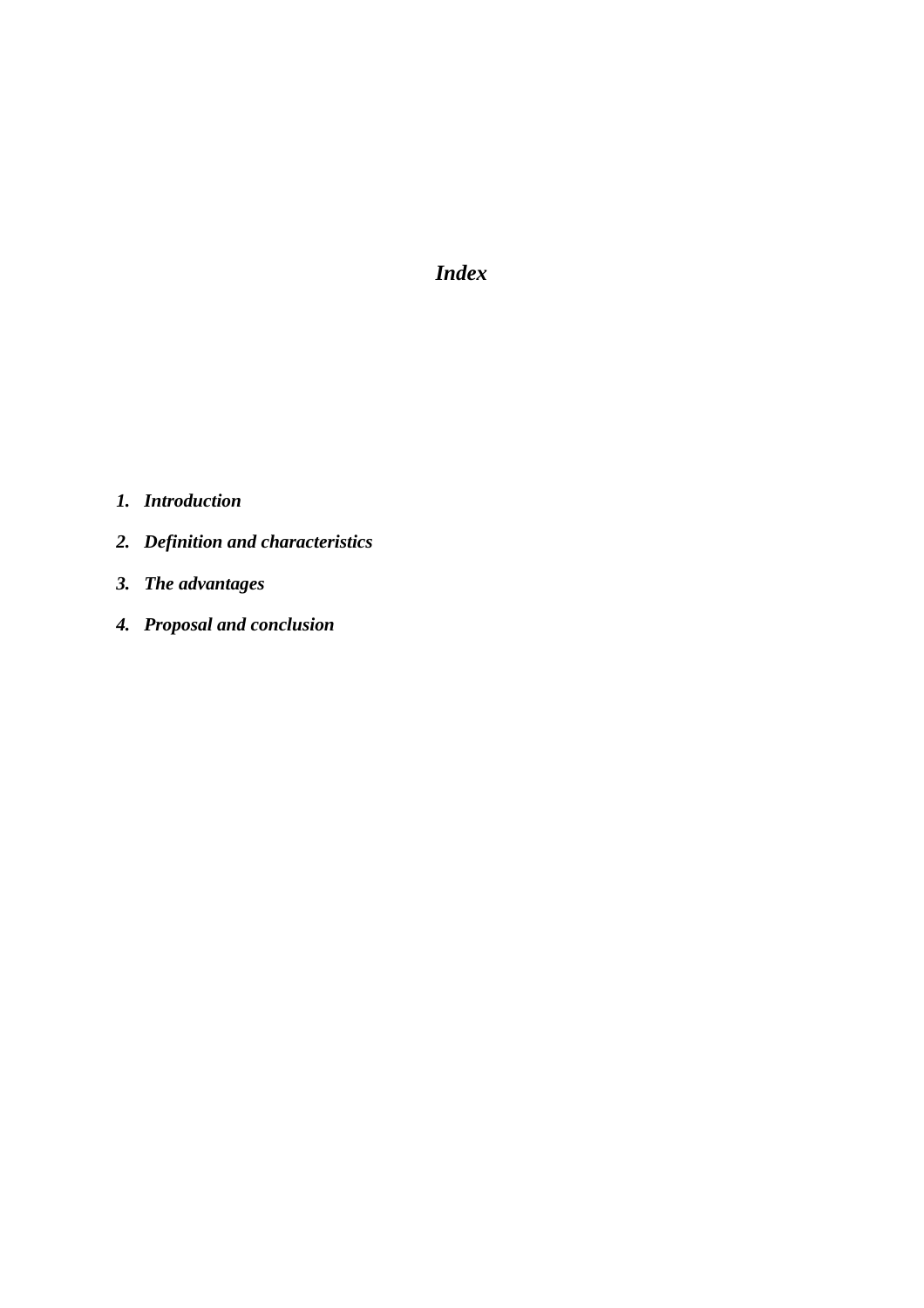### *Justice and taxation:*

## *A reconsideration of the social contract*

### *between State and Citizens*

#### *1. Introduction*

The problem of **Justice and Taxation**, is an interesting theme because it is not only an economic question which invested a lot of the best intelligence in the history from Smith to Hayek, but also an argument which is crucial for many different economic categories: firms, Individuals, and investors who very often consider alternative scenarios including the fiscal option.

In general the **progressive taxation** is considered morally correct and for this reason it is recognized by the major economies as the best solution for the **distribution of income**.

The objective of taxation is to provide resources for financing public services which are useful for the collectivity but not marketable.

Which kind of public services include, depend on the role of the state or in philosophical terms on the contents of the **social contract**.

In strict terms, some of the tasks of the state are the following:

- assuring its defense (which is strictly linked with the sovereignty of the state inside and outside).
- The administration of justice.

Public schooling, the health system, and many others services related to the welfare state may be included in the tasks of the state or alternatively satisfied by the market. It is evident that if the state includes more tasks, the costs proportionally increase and the **amount of internal revenues** must consequently increase in absolute terms.

Returning to the fiscal system our interrogative is:

What are the principles of functioning of flat taxation, compared to progressive taxation ?

#### *2. Definition and characteristics*

In order to simplify the task we consider only income taxation which is part of the indirect taxation, in our argumentation; however many arguments are applicable to systems with similar mechanisms.

The key characteristic of flat taxation is that the rate applied to the **gross salary**, remains the same without considering the total income. If, for example, the government with the Fiscal Ministers or the fiscal agency fixes the taxation rate at 30%, this percentage is applied to all the incomes which are included in the **taxation area**. This kind of taxation was adopted initially in Estonia in 1994, in Lithuania in 1994 and then in Latvia in 1995 and Russia 2001. Today the great part of Eastern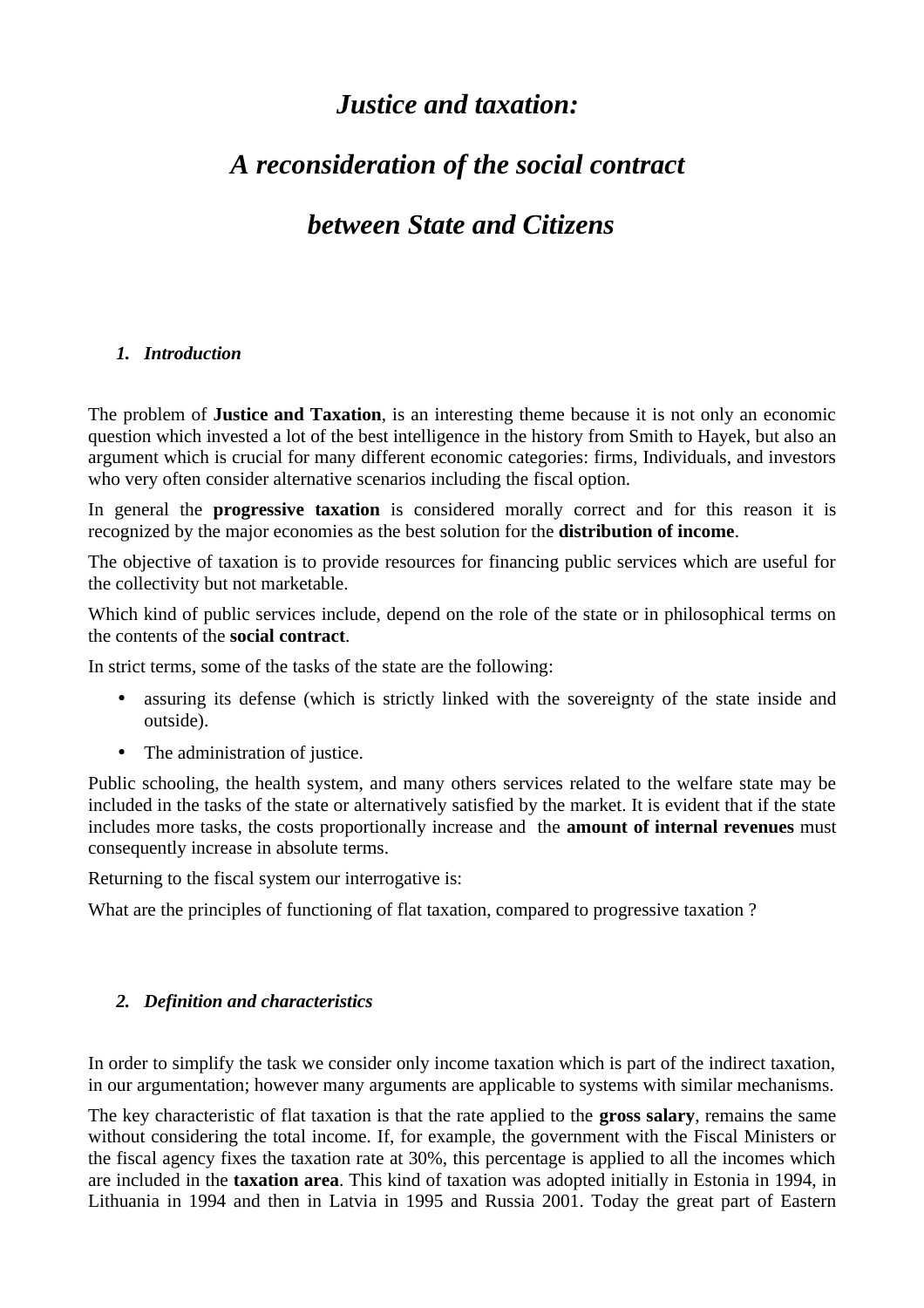European Countries adopted the flat tax<sup>1</sup>.

The following table provides a view of the countries which adopted this fiscal system:

| Year of<br>Country<br><b>Adoption</b> |      | <b>Current Personal</b><br>income Tax Rate(s) |  |
|---------------------------------------|------|-----------------------------------------------|--|
| Estonia                               | 1994 | 21%                                           |  |
| Lithuania                             | 1994 | 15%                                           |  |
| Latvia                                | 1995 | 26%                                           |  |
| Russia                                | 2001 | 13%                                           |  |
| <b>Serbia</b>                         | 2003 | 12%                                           |  |
| Slovakia                              | 2004 | 19%                                           |  |
| Ukraine                               | 2004 | 15%                                           |  |
| Georgia                               | 2005 | 20%                                           |  |
| Romania                               | 2005 | 16%                                           |  |

*Sources:* www.taxrates.cc*.*

As showed in this list the major Eastern European Countries starting from the 90s adopted the flat tax, with only one or in some cases two percentage.

On the contrary, the progressive taxation is founded on the principle that the tax percentage is variable and increases with the increase of the income. For example in my country, Italy, the progressive taxation is configured based on the following system:

| <b>Gross annual income</b> | <b>Tax Rate</b> | <b>Gross amount of taxation</b>              |
|----------------------------|-----------------|----------------------------------------------|
| From 0 to 15,000           | <b>23%</b>      | 23% of the Gross Annual Income               |
| From 15,000.01 to 28,000   | 27\%            | $3,450+27%$ on the part exceeding 15,000     |
| From 28,000.01 to 55,000   | 38%             | $6,960+38\%$ on the part exceeding 28,000    |
| From 55,000.01 to 75,000   | 41%             | $17,220+41\%$ on the part exceeding 55,000   |
| Over 75,000                | 43%             | $25,420+43\%$ on the part exceeding $75,000$ |

*Sources:* www.agenziaentrate.gov.it.

*\*The monetary data filled in the first and third column are expressed in Euro*

Following this configuration, the amount of taxation is calculated considering different percentage of tax rate.

For example, if the Gross Annual Income is: **60,000 €**, using the aforementioned rule the gross amount of taxation becomes:

17,220+ (60,000-55,000.01)\*41% = **19,270** €

<sup>&</sup>lt;sup>1</sup> Cfr.: R. Murphy - *A Flat Tax for the UK? the Implications of Simplification* – An ACCA Discussion Paper, June 2006. pp. 20-24.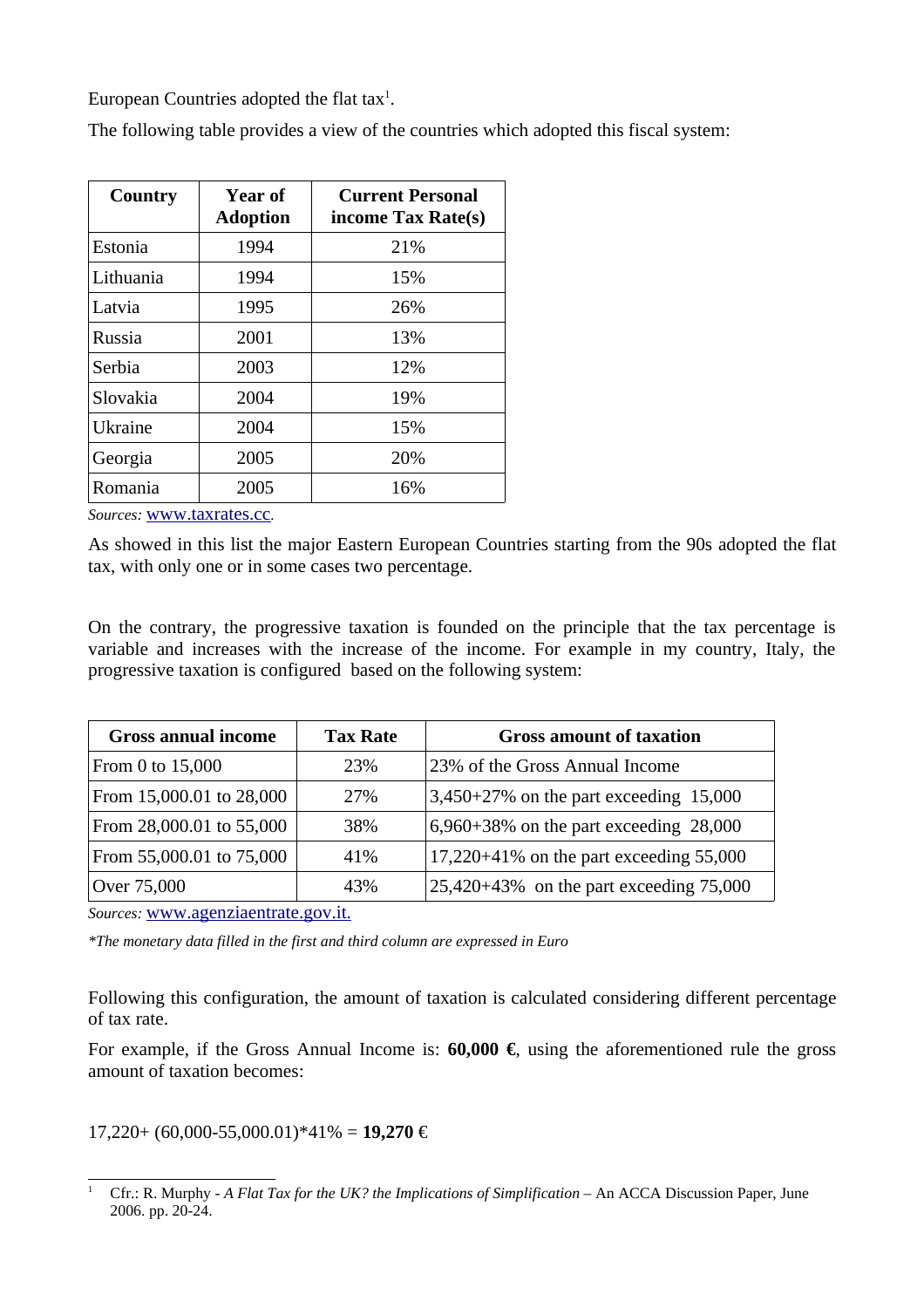So the percentage of taxation, compared to the Gross Annual Income, becomes:

19,270 / 60,000 = **32%**

Now, hypothesizing a gross annual income of **90,000 €,** the gross amount of taxation become:

25,240+ (90,000-75,000)\*43% = **31,870 €**

31,870 / 90,000 **= 35%** 

Starting from the same amount of taxation the corresponding **flat tax rate,** is:

 $(19,270+31,870) / (60,000+90,000) = 34\%$ 

Therefore to obtain the same **amount of internal revenue the government has to apply the percentage calculated above.**

From this simple calculation it is possible to deduce the following **assertion:**

**Different kinds of taxation (progressive or flat) can produce the same internal revenue.**

This is an important result because the **flat tax rate** can guarantee **the same internal revenue for the government**, significant differences are focused about other aspects.

Following our investigation other questions will be explored. In particular:

is **progressive taxation** more efficient for the government?

Is **progressive taxation** more equal? Or in other terms does it reflect the ethical principles more adequately?

This aspects are examined in the following paragraphs which illustrate the advantages of flat tax system.

#### *3. The advantages*

In order to introduce the advantages of **flat taxation** in comparative terms it is necessary from my point of view to examine the objectives of the two parties: the government and the taxpayer.

Imaging that each party is represented by two different objective functions, the equilibrium is localized in the intersection of the graphic which represents the two functions. Therefore following this assumption it is necessary to analysis the objectives and find a possible coincidence of interests.

The objective function or **interests of the government** are to obtain the **internal revenue predicted**. Naturally, it is necessary to predict a legal sanctions system, and an efficient monitoring system for the tax evader. A deficit in the internal revenue is problematic for the government, because it obliges the government to increase taxation in its different forms or reduce public spending.

The **interest of the taxpayer** is clearly to pay as little as possible, because taxation reduces the income available for personal choice, but at the same time, to receive good public services. To this end it is useful to remember that more public spending is not synonymous with better public services.

Where is the interests meets ?

This question is widely treated in the literature, which is known as "Laffer Curve". This theory,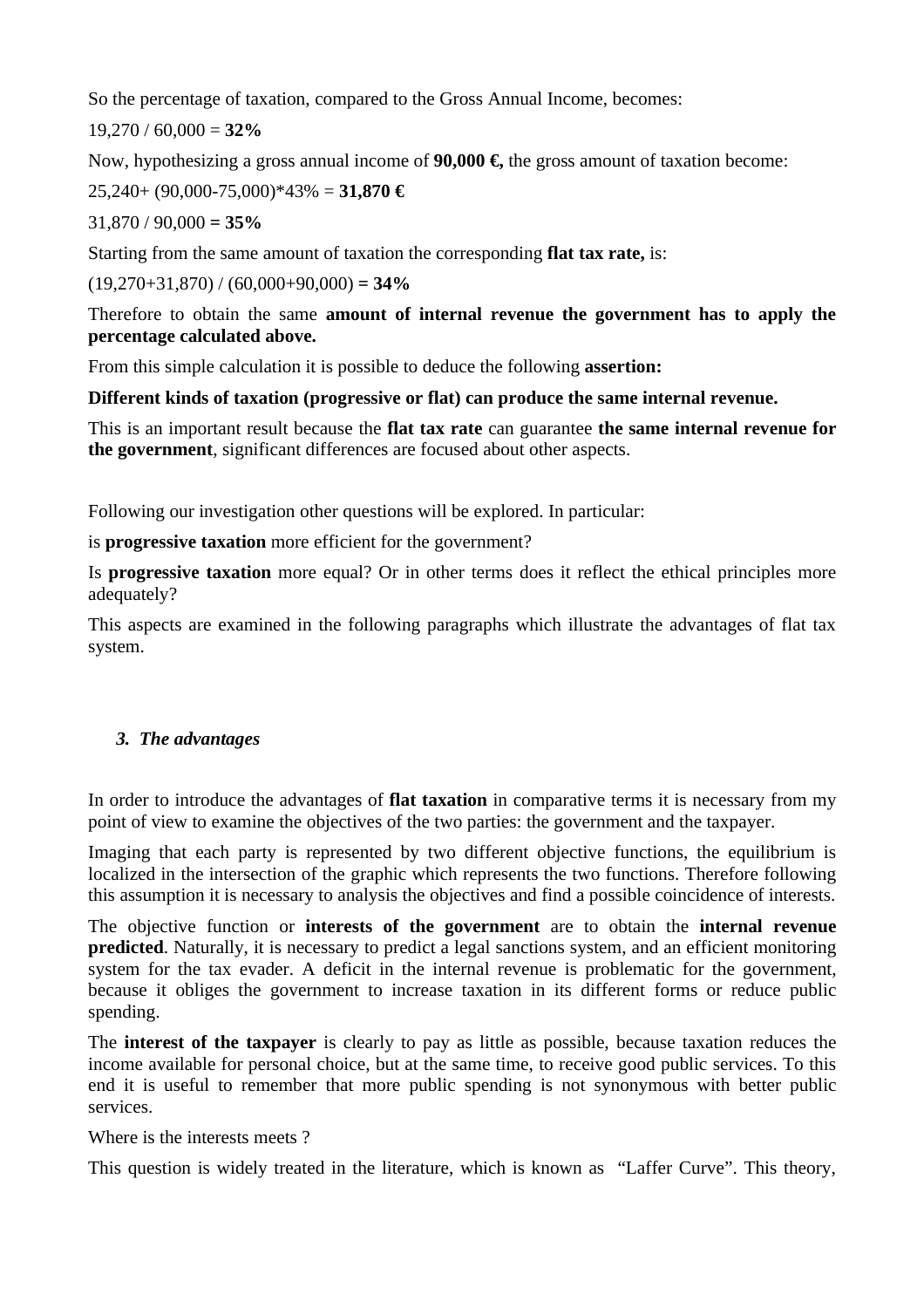although attributed but not invented by the US economist Arthur B. Laffer<sup>2</sup>, illustrates the trade-off between tax rates and tax revenues. The curve shows that governments can **maximize** tax revenue by adopting a tax rate at the peak point of the curve and that raising tax rates thereafter reduces tax revenues. The logic is that the disincentive effect of tax paid does, above a certain tax rate, reduce effort expended by the **taxpayer**.

It suggests that the **optimal tax rate** (T%) is at the **peak of the curve**, and it will be noted that a fixed level of taxation revenue can, according to this idea, be raised with two taxation rates at all levels except the optimal rate. It must be stressed that there is no reason why the curve is evenly shaped as shown. T% could be anywhere between 1% and 99%.

Our scope is to show that it is possible obtain an **optimal tax rate**, without renouncing **fairness.**

In general the quality of public services (for example: justice, police, defense) is not strictly correlated with the resources attributed to them. An increasing number of resources available for public services not accompanied by a clear strategy do not produce benefits; therefore it is not correct to adopt as **index of efficiency of public services, the resources attributed to it. On the contrary an amount of resources directed to the internal revenue is a significant part of capital which is subtracted from the possibility of alternative uses which increase economic activity.**

For these reasons the problem of **optimal taxation** is a question which invests the micro and macro category. Following these considerations one starting question is:

How much time is dedicated to absolve the fiscal obligation by the taxpayer ?

It is evident that the **progressive tax system** needs more sophisticated calculation, which must be done by the taxpayer.

For the U.S. one good measure of tax complexity may be the number of sub-chapters in the Internal Revenue Code. Between 1954 and 1994 the number of sub-chapters increased from 103 to 698. A flat tax would eliminate much of this complexity<sup>3</sup>.

Moreover, it is evident that with a easier taxation system such as the flat tax suggest, it is not necessaries the support and the management of a chartered accountant or equivalent, which represent an advantage in terms of **time** and **costs** for the taxpayer.

The simplification implies other advantages; the possibility of calculating the tax due is an important element in an economic system, because the exact knowledge of the **amount tax due**, reduces the uncertainty respect to the decisions of the economic operators mainly taxpayers. On the contrary, the unclear calculability of the **tax due** to increase in the state of uncertainty which is transfered in the entire system through prices, incomes, and profits. In fact, as a result of:

 $Net Income = Grass Income - Taxes$ 

Net Profit = Gross Profit - Taxes

But when the **amount tax due** is not known at first sight, there are evident consequences. In the long term, this phenomenon generates an recessive effect because disincentive the investments, in particular the direct investment which are not attracted from aleatory scenarios.

The advantages of a simplified system are extended to another important issue related with the tax question. Hypothesizing the same **amount of tax due** in two different taxation systems (flat, progressive) following the example above illustrated, we have:

<sup>2</sup> Cfr.: A. B. Laffer - *The Laffer Curve, Past, Present and Future. Retrieved from the Heritage Foundation -* June 1, 2004. No. 1765. pp. 1-18.

 $3$  Cfr.: Institute Brief, Vol. 3, No. 7, July 1996. pp. 1-2.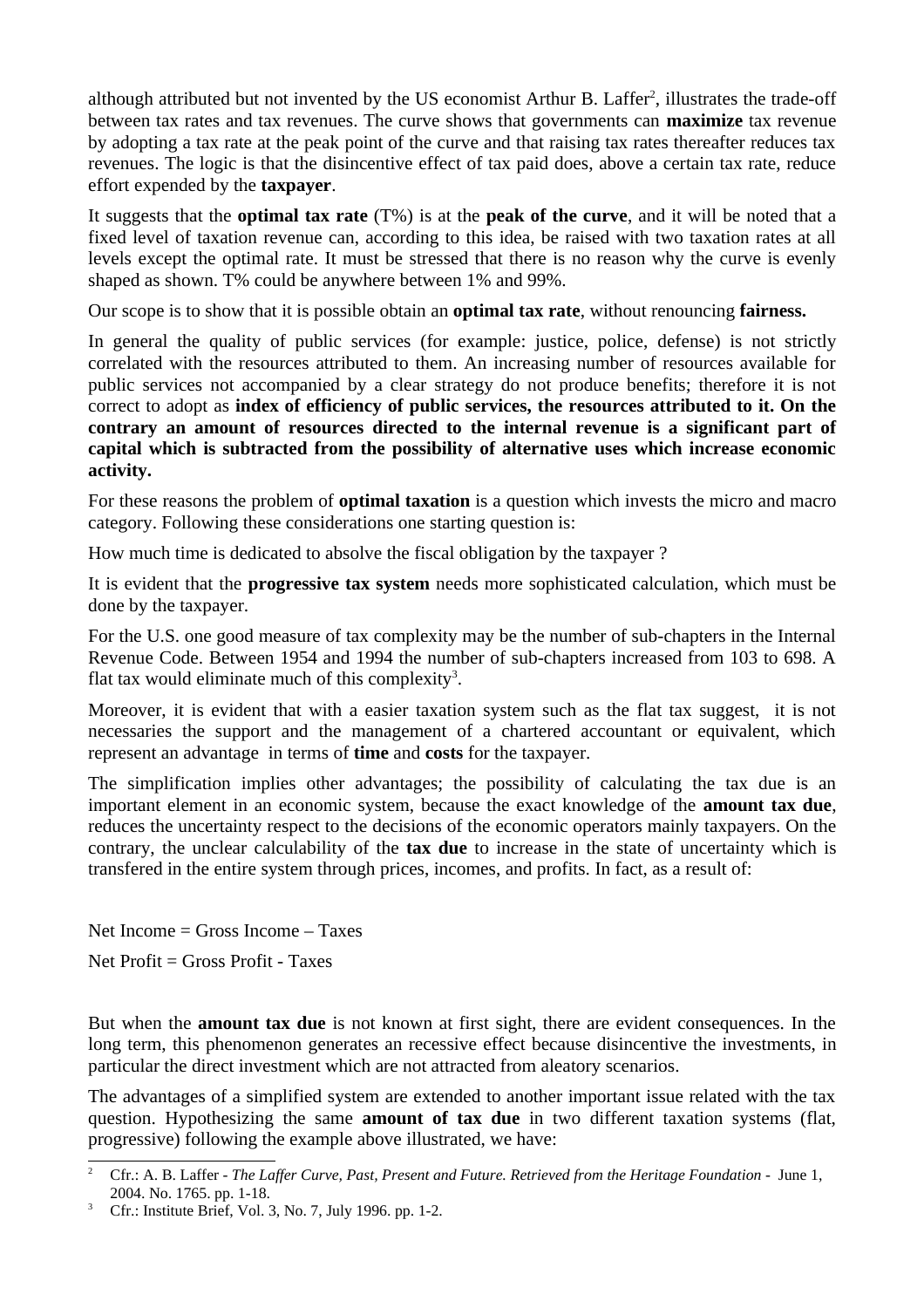| $\bullet$ | flat taxation system, | 19270€ |
|-----------|-----------------------|--------|
|           |                       |        |

• progressive taxation system, - **19270 €**

Starting from **the parity of gross amount** the first amount reported (which is the result of flat tax) is clearly preferable, because it is easier to calculate, which means that the correctness of the declaration is more verifiable from the government. So, the key question become:

How many resources are spent by the government and (in ultimate instance from the taxpayer) for monitoring the correctness of the declaration?

It is all evidence that the monitoring activity of the flat taxation system is clearly less expensive, respect to a progressive system, so coming back to the aforementioned amounts the first amount absorbs a cost of **monitoring** approximately 1% whereas the second amount absorbs 5% of the same amount.

For these reasons, I think that the only category which can obtain advantages from the complexity of the taxation system is the category of **tax evaders.** 

This introduces another important issue related to the organization of the taxation system. **Tax evasion** is a complex phenomenon which invests not only economic aspects. However, it is clear that the decision to evade depends rationally on three factors summarized in the following equation:

#### $T = P * S$

**T** - The **amount** of the taxes evaded.

- **P** The **probability** to be discovered from the fiscal agency.
- **S** The **sanctions** due to the government by the **tax evader** discovered.

In order to reduce the phenomenon of evasion, which produces many problems for the individuals and the economy, it is necessary to manage the variables to this end.

Naturally every single variable needs a treatment, although our scope is not to deal with tax evasion; there are many issues relative to tax evasion which are related to the different taxation systems $\rm ^4.$ 

Leaving apart the **first**, and the third **variables**, of the equation which need of a deeper analysis comprising national peculiarities, and other aspects often subjected more to political, than economic considerations; the second variable (i.e. the probability of being discovered which is the correlated with the complexity of the taxation system) is increasable simply by reducing the complexity of the taxation system; this is an operation which can seriously support **the battle against tax evasion.**  The **simplification** can produce advantages for all the different economic operators.

Another advantage of **flat taxation** compared to **progressive taxation** is related with the absence of **fiscal drag**. Fiscal drag is an increasing of the fiscal pressure originating from progressive taxation and an increase of nominal income. This phenomenon is particularly evident in an inflationary context. During the 70s and 80s, the nominal increasing of income was in great part translated in an increase of the **internal revenue**.

The tax scheme is fixed with reference to the nominal income, which is not adjusted for inflation, for this reason supposing three parties in the negotiation:

<sup>4</sup> Cfr.: V. Selan - *Elementi di scienza delle Finanze* – G. D'anna 1986. p. 65-71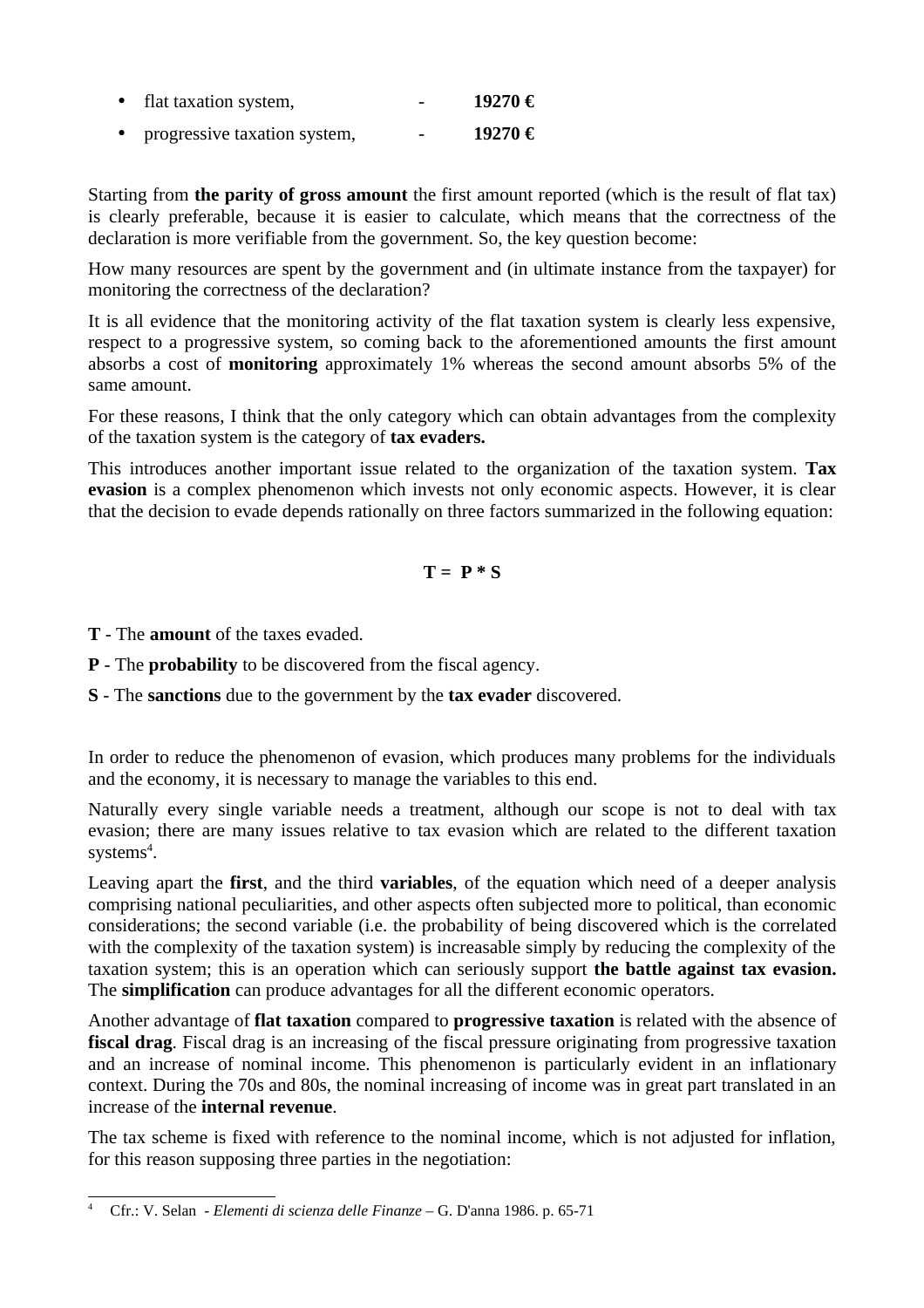- The employee
- The employer
- The government

Supposing a gross annual income perceived by an **employee** equal to 55,000 €, an increase of the nominal income or a bonus equal to 2,000 € represents an increasing of cost for the **employer**. Now the question is:

how is shared the amount or the bonus, between the employee, and the government?

In a flat tax system the last 2,000  $\epsilon$  are taxed with the same tax percentage, but in a progressive system the 2,000  $\epsilon$  are taxed with the marginal tax rate which is higher, following the progressive system. So paradoxically an increase of income taxed with a higher percentage becomes discouraging.

In other words, in the first case the advantage is neutral, whereas in the second the advantage is for the government, which obtains more, compared to the first case.

This is another motivation which attests to how **progressive tax system** is not **fairer** than a flat tax system. The reductions in marginal tax rates stimulate economic effort, expanding the size of the taxable economic pie. An Increased economic activity represents a benefits for the entire society.

#### *4. Proposal and Conclusion*

The Proposal of adoption of a flat taxation system from the policy maker and the great part of opinion maker is commonly accompanied by negative comments and mystifications which are usually the results of a prejudice and scarce knowledge.

Commonly the opinion makers stress the presumed **lack of equity** embedded in the flat tax system.

However, as presented in many surveys and I hope in the present paper, this argumentation is weak; with the flat tax system the fiscal pressure is more manageable and the advantages are more determinable by the taxpayers.

Some of the main advantages were explained in the previous paragraphs, although the argumentations in favor of the flat tax rate are more articulated and need more space, my objective is present an coherent and applicable model with incentives for the implementation of a flat tax rate.

The model includes two important characteristics which can act as incentives.

Let's suppose a **ordinary** flat tax rate of **26%** for the **Gross annual income**.

Starting from the assumption that the monitoring regarding the declaration is easy and rapid, for every taxpayer who doesn't receive sanctions after five years it receive a **discount in the flat rate from 26% to 24%**, the discount of 2% represents a **fidelity premium,** (financed by reducing the cost of monitoring) which is a premium for the correct behavior of the taxpayer. This incentive reduced the monitoring and the relative costs increased the probability that the government receive the **amount due**, and moreover makes **tax avoidance** and **tax evasion**, less advantageous rewards fair behavior.

On the contrary whoever receives **two sanctions** for fiscal irregularities (tax evasion) in 5 years, is obliged to an increase of the flat tax rate from 26% to 30%.

In the **long term** this situation is stable; in fact the expectation of discount embedded in the model,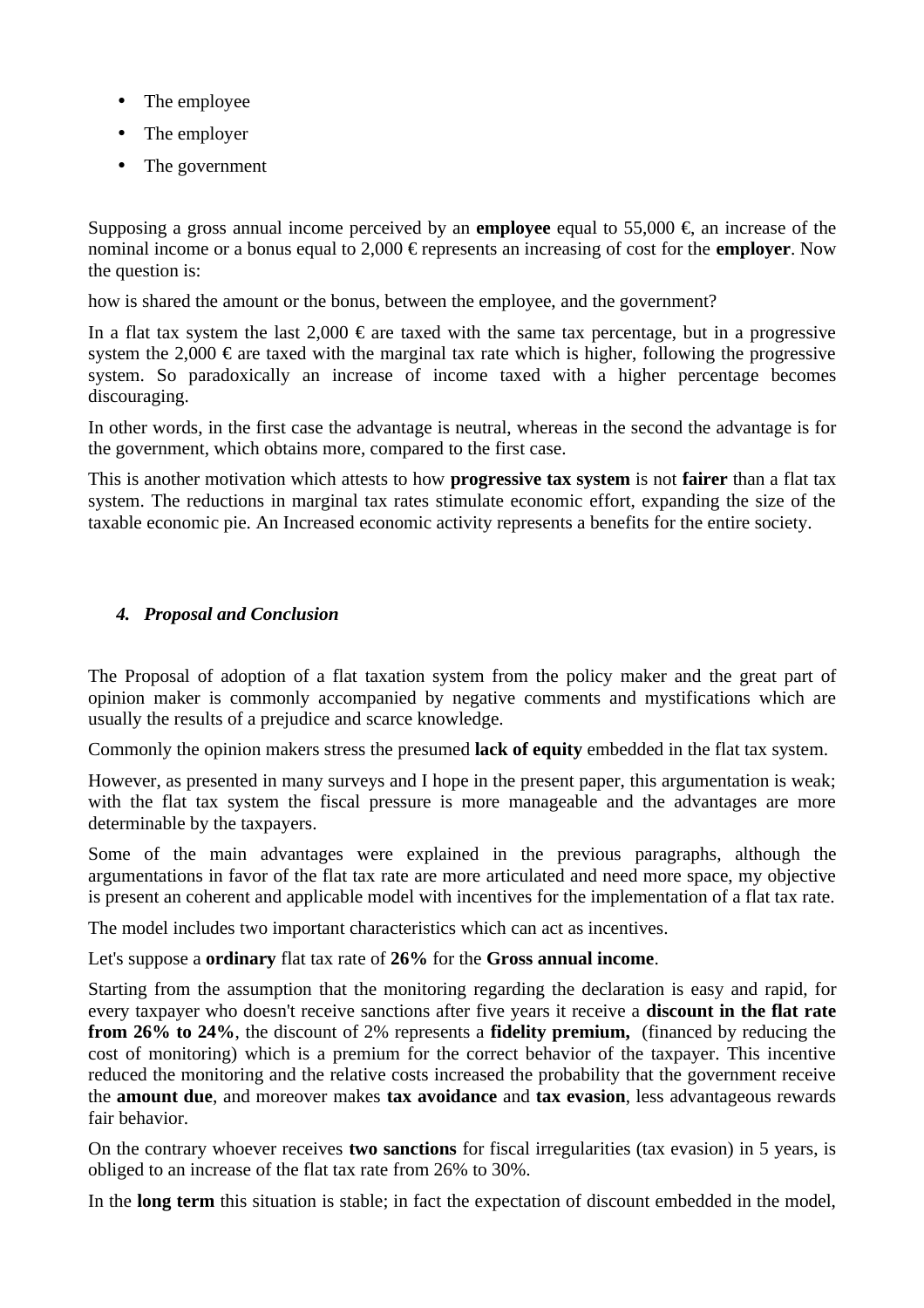improves the economic environment, and strengthens virtuous behaviors.

Another crucial point of the model is obtained from the **battle against tax evasion.** Tax evasion is a complex problem which regards not only the taxpayers but the entire economy. For this reason the model predicts which advantages coming from the **battle against tax evasion,** are shared from all. The practical **norm** is that every recovery of extra-revenue is translated in a discount in the general **flat rate**, with benefits for the entire community. The scope respecting the equity is to obtain the same **internal revenue** with more equity distribution of the tax charges, recognizing that in the presence of tax evasion the honest tax payers are creditors (because they pay more than the right amount) to the **government** whereas the tax evader is a debtor to the government.

The objective is to create a conflict of interests between the **taxpayer** and the **tax evader**, and not from the **taxpayer** and the **government**. The principle is respect for the **honest taxpayer**, and the delivery of the extra amount paid due to the **tax evader**.

Summarizing the model becomes:

- **Ytot** Total Gross Domestic Product
- **Yo** GDP Ratio referred to the ordinary flat tax rate.
- **Ytp** GDP Ratio referred to the virtuous tax payers.
- **Yte** GDP Ratio referred to the tax evaders.
- **Ftr** Ordinary flat tax rate 26%.
- **Tg** Gross Internal Revenue.
- **Tnet** Net Internal Revenue.
- **C<sub>m</sub>** Cost of monitoring (which include part of the costs needs for detect the tax evader)

#### $T_{net} = (Tg - Cm) = 26\%Y_0 + (24\%Ytp + 30\%Y_0t)$

In this model government starts the fiscal policy fixing the **Tnet (net internal revenue)** for a long enough horizon, for example the entire legislature, and after using the variables included in the formula following an order established to obtain the results expected.

The reduction of **Costs monitoring** implies an increase in the **Net Internal Revenue,** without an increase in the fiscal pressure. Therefore the model in the long term produces an increasing of the Thet which represents an improvement in the efficiency of the fiscal agency which is translated in a reduction of **taxation rate**.

An increase of the GDP, implies and increase of the **Gross internal Revenue**, and correspondingly of the **Net internal revenue,** without regressive or disincentive effects as in the progressive taxation system. Moreover another aspect must be considered, this system with the flat tax produce and internal revenue more stable which becomes an auto stabilizer. In fact in many OECD countries the problem is the wide variability of the Internal revenue, which instead of becoming a stabilizer becomes a source of instability<sup>5</sup>.

The taxation is considered in many discussions, particularly by the policy makers not only an instrument for collect resources for the functioning of public services, but even an instrument for promote equity and social justice.

However, this argumentation is weak because the "natural justice" imply a system of values stratified in the national culture, and the *ratio of law* or *L'esprit des lois*, could include the system of

<sup>5</sup> Cfr.: F. Schneider - *The Size of the Shadow Economies of 145 Countries all over the World: First Results over the Period 1999 to 2003 -* IZA DP n. 1431, December 2004. pp. 6-54.